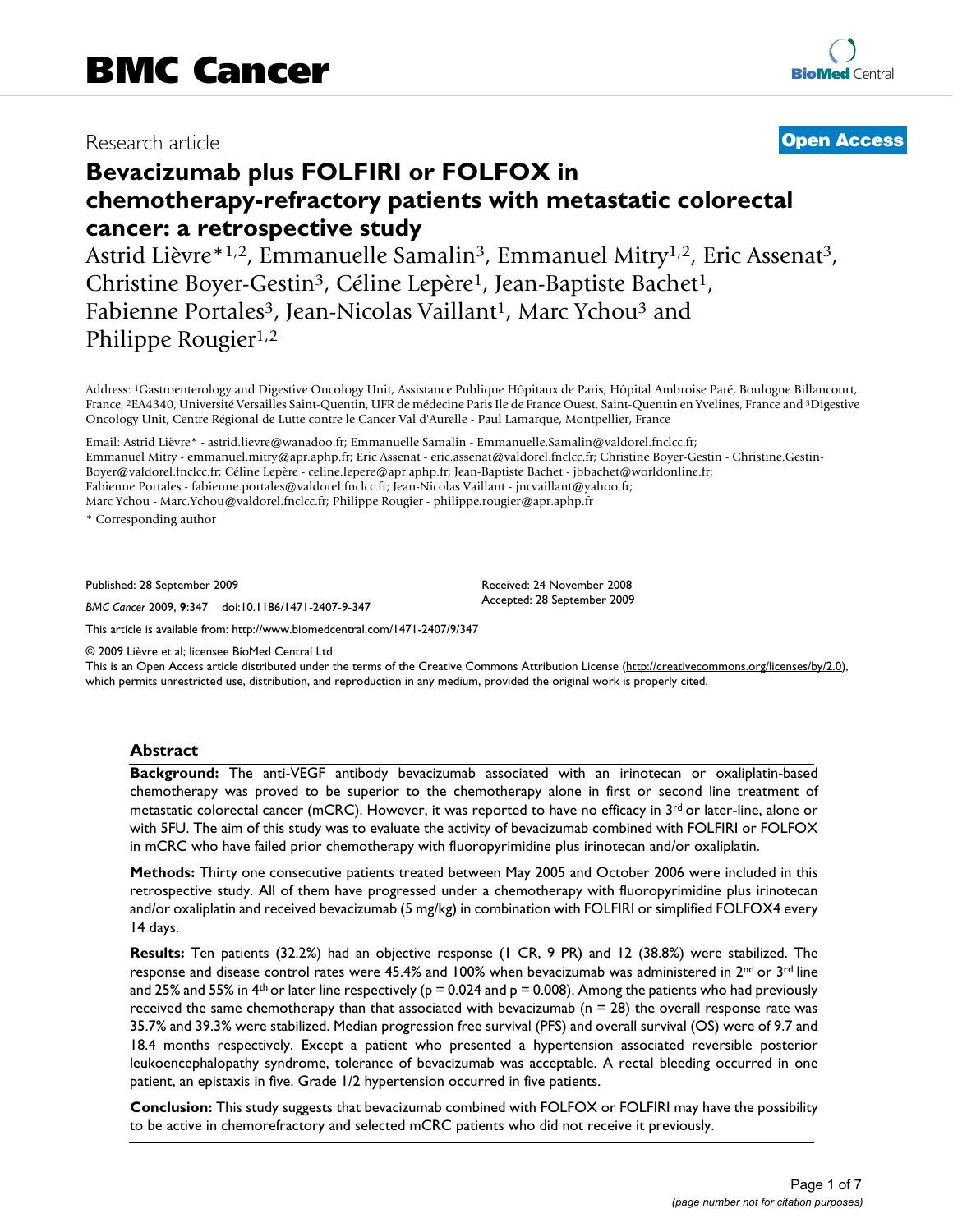## **Background**

Colorectal cancer (CRC) is one of the most common human malignancies with more than 300,000 cases both in the United States and in the European Union each year. In the past decade, significant improvements have been performed in response rates, progression-free survival (PFS) and overall survival (OS) [\[1-](#page-5-0)[4](#page-5-1)]. Despite these improvements, mainly due to the development of new combinations of standard chemotherapy including 5 fluorouracil, irinotecan and oxaliplatin, nearly all patients with metastatic CRC (mCRC) will die from their disease. Recently, new therapeutic agents targeting molecular events involved in colorectal carcinogenesis have been developed, including bevacizumab, a recombinant humanized monoclonal antibody, which binds to the vascular endothelial growth factor (VEGF) with a high specificity and prevents its interaction with receptors on endothelial cells. VEGF plays a key role in angiogenesis, which is involved in the development of carcinogenesis, tumor growth and malignant dissemination. Therefore, bevacizumab inhibits the activation of VEGF-receptormediated signaling pathways and resultant biological effects [[5](#page-5-2)]. This antiangiogenic agent, added to a 5-fluorouracil (5FU)  $\pm$  irinotecan-based chemotherapy as firstline treatment, has been shown to improve response rates and survival of mCRC patients when compared to the chemotherapy alone [[6-](#page-5-3)[8](#page-5-4)]. An improvement of PFS was also shown in first-line with the addition of bevacizumab to oxaliplatin-based chemotherapy [[9\]](#page-5-5). A randomized phase III study also reported a clinical efficacy of the association of bevacizumab and FOLFOX4 as second-line in mCRC patients previously treated with a fluoropyrimidine and irinotecan, with a significant improvement in response rates, PFS and OS when compared to FOLFOX4 alone [\[10](#page-5-6)].

In Europe, bevacizumab was approved by the EMEA (European Medicines Evaluation Agency) in the beginning of 2005 and many CRC patients could not have received it in first or second-line treatment before this date. Moreover, it was reported to have no efficacy in 3rd or later-line, alone or with 5FU [[10,](#page-5-6)[11\]](#page-5-7). The aim of this retrospective study was to evaluate the activity of bevacizumab combined with a chemotherapy with 5FU/LV and irinotecan or oxaliplatin in mCRC who have failed prior chemotherapy with fluoropyrimidine plus irinotecan and/or oxaliplatin.

## **Methods**

### *Patient characteristics*

In this retrospective study, we included all the patients prospectively registered in two centers (Hôpital Ambroise Paré, Boulogne Billancourt and Centre Régional de Lutte contre le Cancer Val d'Aurelle, Montpellier, France) with histologically proven mCRC who had been previously

treated with a fluoropyrimidine (e.g., fluorouracil or capecticabine) plus irinotecan and/or oxaliplatin with no response to treatment (as defined by tumor progression according to the RECIST criteria [\[12\]](#page-5-8) or unacceptable toxicity) and who then received bevacizumab in combination with FOLFIRI or simplified FOLFOX4 between May 2005 and October 2006. The decision of treatment was always taken during multidisciplinary staff for patients who had not the opportunity to receive bevacizumab at an earlier line of chemotherapy. The usual exclusion criteria were a history of major surgery within 28 days, a thrombotic or bleeding event within 6 months, a hypertension, a clinically significant cardiovascular disease, a hypertension, a therapeutic anticoagulation and the presence of brain metastases. All medical files of the patients were registered prospectively in a computerised database (after national registry council (CNIL) authorization). The following data were collected and analyzed: age and performance status (according to WHO criteria) at the time of the first cycle of bevacizumab, gender, primary tumor site (colon or rectum), number and localization of metastatic sites, previous anticancer drugs received and tumor response to them. This retrospective study was proposed in January 2007 and approved by the local scientific and ethical committee.

### *Treatment protocols*

Patients were treated with bevacizumab given at a dose of 5 mg/kg on day 1 every two weeks, followed by a 2-hour infusion of 400 mg/m<sup>2</sup> of leucovorin, given simultaneously with a 2-hour infusion of 85 mg/m2 of oxaliplatin, followed by a bolus of 400 mg/m2 of 5FU and then a 46 hour infusion of 2400 mg/m2 of 5FU (simplified FOLFOX4) or the same regimen with a 90 minutes (min) infusion of 180 mg/m<sup>2</sup> of irinotecan instead of the infusion of oxaliplatin (FOLFIRI) (1 cycle = 14 days). The first infusion of bevacizumab was given over 90 min, the second over 60 min and the following over 30 min when previous infusions were well tolerated.

#### *Tumor evaluation*

All the patients must have received at least four cycles of chemotherapy with bevacizumab to be evaluable, but two patients had evidence of a clinical progression before the radiologic evaluation of tumor response and received only three cycles of bevacizumab.

Tumour response was prospectively assessed every four cycles according to RECIST criteria by computerized tomography-scan. Treatment was repeated until the occurrence of disease progression or unacceptable toxicity.

Toxicity was assessed according to the Common Toxicity Criteria version 2.0[\[13\]](#page-6-0).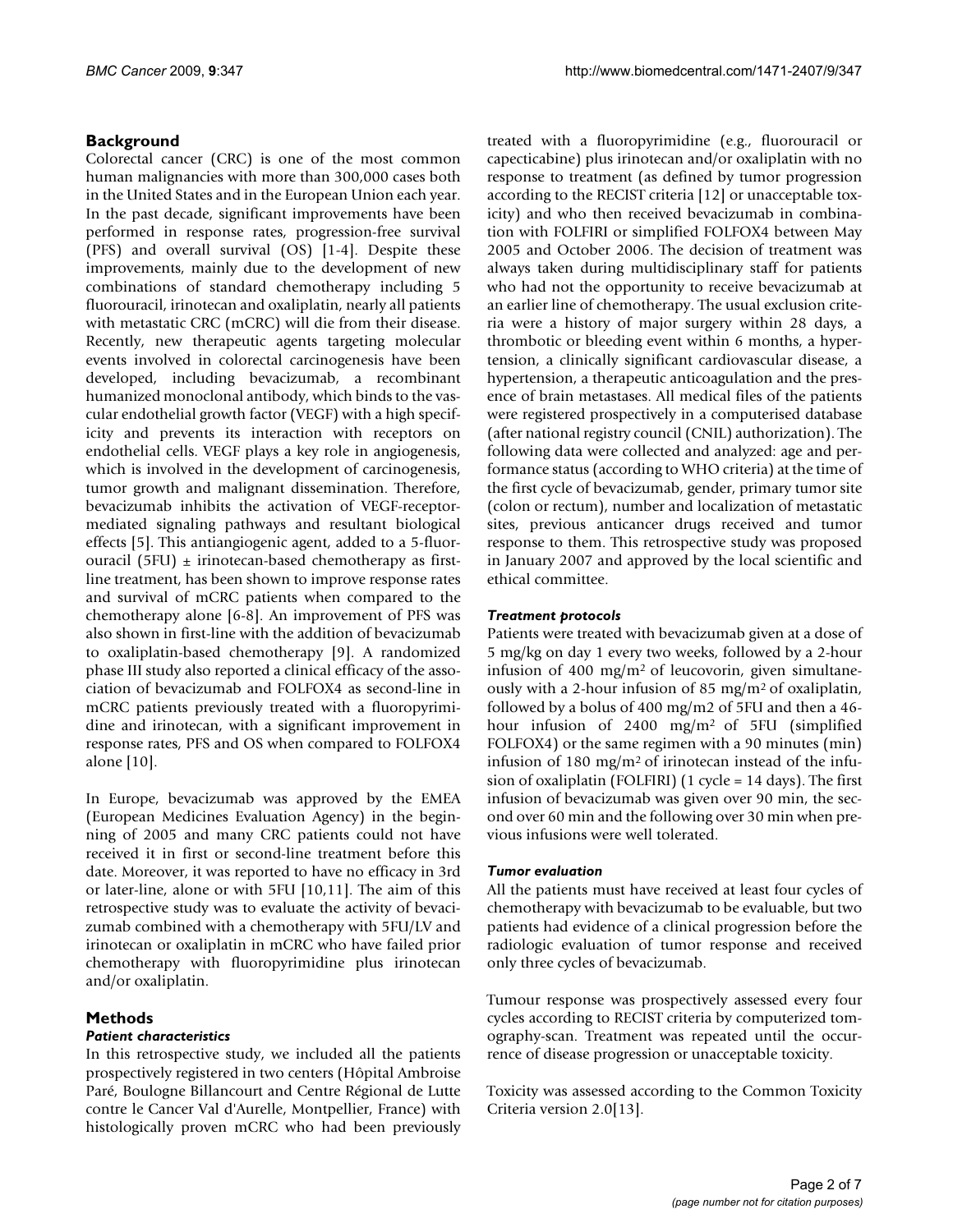#### *Statistical analysis*

Fisher's exact test was used to compare response and stabilization rates between groups. The PFS was calculated as the period from the first day of bevacizumab treatment to the date of tumor progression, to death from any cause or to the date of the last follow-up at which data point was censored. The OS time was calculated as the period from the first day of bevacizumab treatment until death of any cause or until the date of the last follow-up, at which data point was censored. Both PFS and OS were estimated by the Kaplan-Meier method and compared using the logrank test. Analysis was carried out using the STATA software package (College Station, Texas). The level of significance was set at  $p = 0.05$ .

## **Results**

#### *Patient characteristics*

Between May 2005 and October 2006, a total of 31 patients (17 men, 14 women, median age: 60 years) with mCRC resistant to fluoropyrimidine plus irinotecan (96.7%) and/or oxaliplatin (90.3%) received bevacizumab combined with FOLFIRI or FOLFOX4. A total of 373 cycles of bevacizumab combined with chemotherapy were administered, with a median of 12 cycles per patient (range: 3 to 35 cycles).

Patients characteristics are detailed in the table [1](#page-2-0). All the patients had a good WHO performance status  $( \leq 2)$  at the beginning of bevacizumab therapy except one (WHO PS = 3). The number of metastatic sites were limited to one or two organs in 77% of the cases (24 patients), and metastases were mostly located in the liver (84%) or lung (42%). Twenty seven patients (87%) had previously received fluoropyrimidine, irinotecan and oxaliplatin and 19 (61%) had received cetuximab. In 19 out of 20 patients who received bevacizumab in 4th-line or further (L4+), cetuximab was previously used and failed, five patients previously received a monotherapy of fluoropyrimidine (capecitabine ou 5FU), four patients were treated by the association of capecitabine and mitomycin-C and five by hepatic arterial infusion of oxaliplatin and intraveinous LV5FU2. Bevacizumab was combined with FOLFIRI in 19 cases and with FOLFOX in 12 cases and was administered equally as third, fourth and fifth or later-line (32% in each group). One patient was treated in second line but he was progressive under a combination of 5FU, irinotecan and oxaliplatine (FOLFIRINOX regimen).

#### *Response rates*

The overall response rate was 32.2% (table [2\)](#page-3-0). One patient (3.2%) had a complete response and 9 (29%) a partial response. Among them, one patient could have a resection of liver metastases after a partial response to FOLFIRI plus bevacizumab and was alive without relapse at the last follow-up. Twelve patients (38.8%) had a stable

#### <span id="page-2-0"></span>**Table 1: Patients characteristics**

| <b>Characteristics</b>                          |             |
|-------------------------------------------------|-------------|
| Sex: Male/Female                                | 17/14       |
|                                                 |             |
| Age (years)                                     |             |
| Median                                          | 60          |
| Range                                           | $24 - 81$   |
| WHO Performance status, n(%)                    |             |
| 0                                               | 10(32)      |
| ı                                               | 16(52)      |
| $\overline{2}$                                  | 4(13)       |
| 3                                               | $\vert$ (3) |
| Primary tumor location, n (%)                   |             |
| Colon                                           | 23          |
| Rectum                                          | 8           |
| Metastatic sites, n (%)                         |             |
| Liver                                           | 26 (84)     |
| Lung                                            | 13(42)      |
| Peritoneum                                      | 5(16)       |
| Others                                          | 12(39)      |
| Number of metastatic sites, n (%)               |             |
| ı                                               | 15(48)      |
| 2                                               | 10(32)      |
| $\geq$ 3                                        | 7(23)       |
| Chemotherapy associated with bevacizumab, n (%) |             |
| <b>FOLFIRI</b>                                  | 19(61)      |
| <b>FOLFOX4</b>                                  | 12(39)      |
| Line number of bevacizumab, n (%)               |             |
| 2 <sup>nd</sup> line                            | 1(3.25)     |
| 3rd line                                        | 10(32.25)   |
| 4th line                                        | 10(32.25)   |
| 5th or later-line                               | 10(32.25)   |
| Previous chemotherapy                           |             |
| Fluoropyrimidine + irinotecan + oxaliplatin     | 27          |
| Fluoropyrimidine + irinotecan                   | 3           |
|                                                 | ı           |
| Fluoropyrimidine + oxaliplatin                  |             |
| Cetuximab                                       | 19          |

disease, with a disease control rate of 71%. The response rate was 45.4% when bevacizumab was administered in 2nd and 3rd-line (L2-L3) and 25% when it was administered in 4th-line and further (L4+) respectively (table [2](#page-3-0); p = 0.024). It was 36.9% when bevacizumab was associated with FOLFIRI and 25% when associated with FOLFOX (p = 0.6). The disease control rate was 100% when bevacizumab was administered in L2-L3 and 55% when it was administered in L4+ respectively (table [2](#page-3-0);  $p = 0.008$ ). Most of the patients ( $n = 28$ ; 90%) had previously received the same chemotherapy (FOLFOX or FOLFIRI) than that associated with bevacizumab. Among these patients, the overall response rate was 35.7% and 39.3% were stabilized (table [2\)](#page-3-0).

#### *Survival*

With a median follow-up period of 35.9 months (range: 33 to 37.4 months) from the beginning of bevacizumab administration, the median PFS was 9.7 months (95% confidence interval (CI): 6.6-13.6) (figure [1](#page-3-1)) and the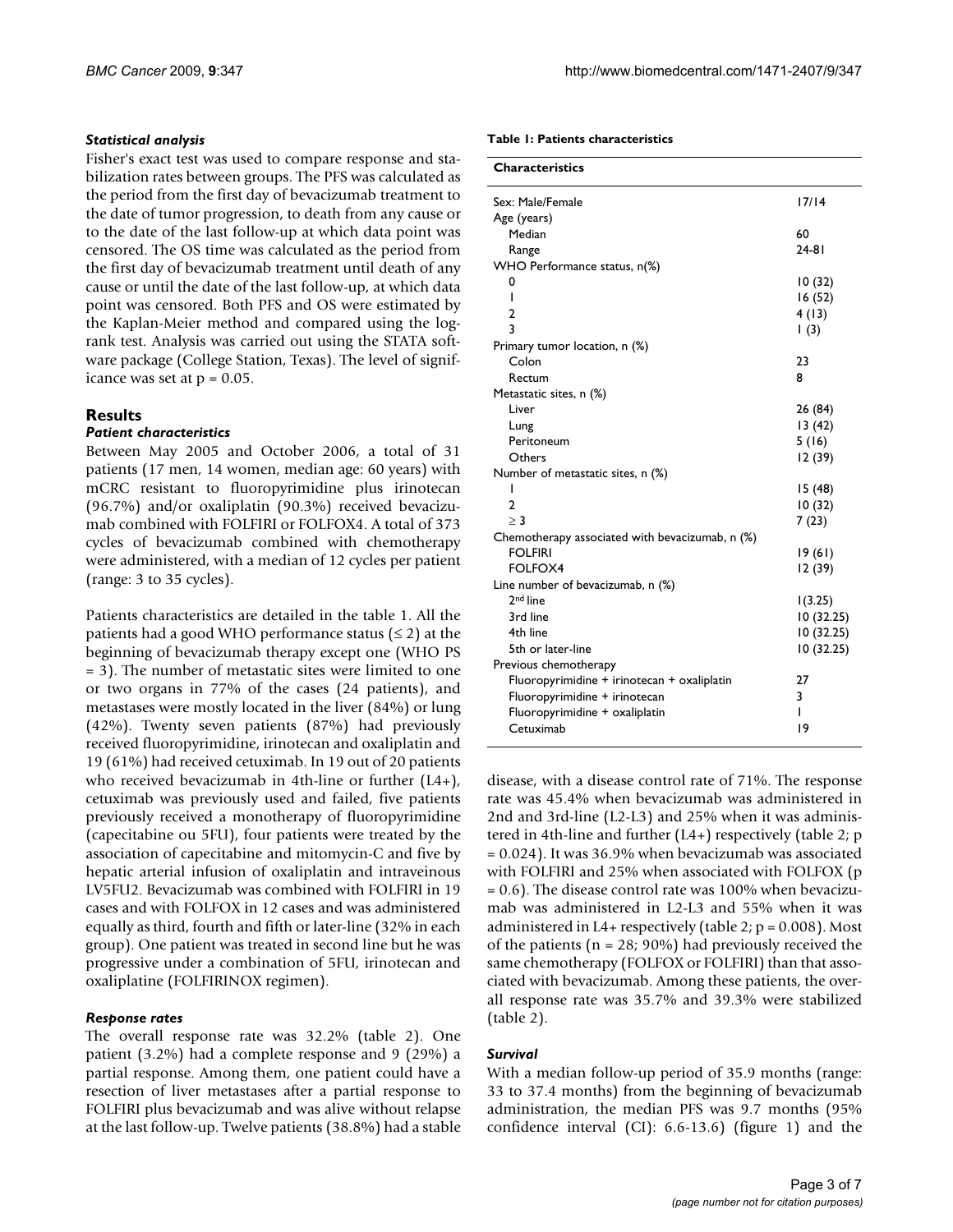<span id="page-3-0"></span>

|  |  |  |  | Table 2: Overall response rates |  |
|--|--|--|--|---------------------------------|--|
|--|--|--|--|---------------------------------|--|

|                                          | Patients (n)   | CR(%) | <b>PR (%)</b> | SD (%)   | PD (%)  |
|------------------------------------------|----------------|-------|---------------|----------|---------|
| Overall                                  | 31             | (3.2) | 9(29)         | 12(38.8) | 9(29)   |
| 2 <sup>nd</sup> and 3 <sup>rd</sup> line | П              | 0(0)  | 5(45.5)       | 6(55.5)  | 0(0)    |
| 4 <sup>th</sup> and later line           | 20             | l (5) | 4(20)         | 6(30)    | 9(45)   |
| <b>FOLFIRI</b>                           | 19             | (5.3) | 6(31.6)       | 8(42.1)  | 4(2.1)  |
| <b>FOLFOX</b>                            | $\overline{2}$ | 0(0)  | 3(25)         | 4(33.3)  | 5(41.7) |
| Same CT previously used                  |                |       |               |          |         |
| Yes                                      | 29             | (3.5) | 9(31)         | 11(37.9) | 8(27.6) |
| No                                       | $2*$           | 0(0)  | 0(0)          | (50)     | (50)    |

CR; complete response, CT; chemotherapy; PR; partial response, SD; stable disease, PD; progression disease. \* no previous treatment by FOLFOX in two patients treated by bevacizumab + FOLFOX

median OS was 18.4 months (95%CI: 13.6- not reached) (figure [2](#page-3-2)).

#### *Toxicity*

There was no toxic death. The incidence of haematological and non-hematological toxicity is summarized in Table [3.](#page-4-0) A grade 3/4 toxic event occurred in 19,3% of patients. A cytotoxic dose reduction or interruption and a delay in chemotherapy cycles was required in 51% and 13% of patients respectively. As concerns bevacizumabinduced toxicity, only one interruption was required in a patient who presented a reversible posterior leukoencephalopathy syndrome attributed to bevacizumab therapy because of associated hypertension. This syndrome was revealed by a generalized tonic-clonic seizure and diagnosed on magnetic resonance imaging of the brain [[14](#page-6-1)]. Except this severe adverse event, tolerance of bevacizumab was acceptable, without bowel perforation, thromboembolism event, severe bleeding or hypertension. A minimal rectal bleeding occurred in one patient

<span id="page-3-1"></span>

Figure 1 **This figure displays a graph showing 'Progression free survival'**.

and a grade 1/2 hypertension in five patients, which was easily manageable by an antihypertensive treatment. An epistaxis also occurred in five patients.

#### **Discussion**

This study reports an activity of bevacizumab at the dose of 5 mg/kg combined with FOLFOX or FOLFIRI regimen in patients who have failed prior chemotherapy with fluoropyrimidine, irinotecan and/or oxaliplatin. Indeed, 32% of the patients could achieved an objective response and one patient could secondary have a curative resection of its liver metastases. The disease control rate was superior to 70%. The addition of bevacizumab to FOLFIRI or FOLFOX was also associated with a PFS and a OS of 9.7 months and 18.4 months respectively. These response and survival rates are higher than those reported by Giantonio et al. with the combination of FOLFOX plus bevacizumab in second line treatment in patients previously treated by fluoropyrimidine and irinotecan, but this might be certainly explained by the small size and the ret-

<span id="page-3-2"></span>

Figure 2 **This figure displays a graph demonstrating 'Overall survival'**.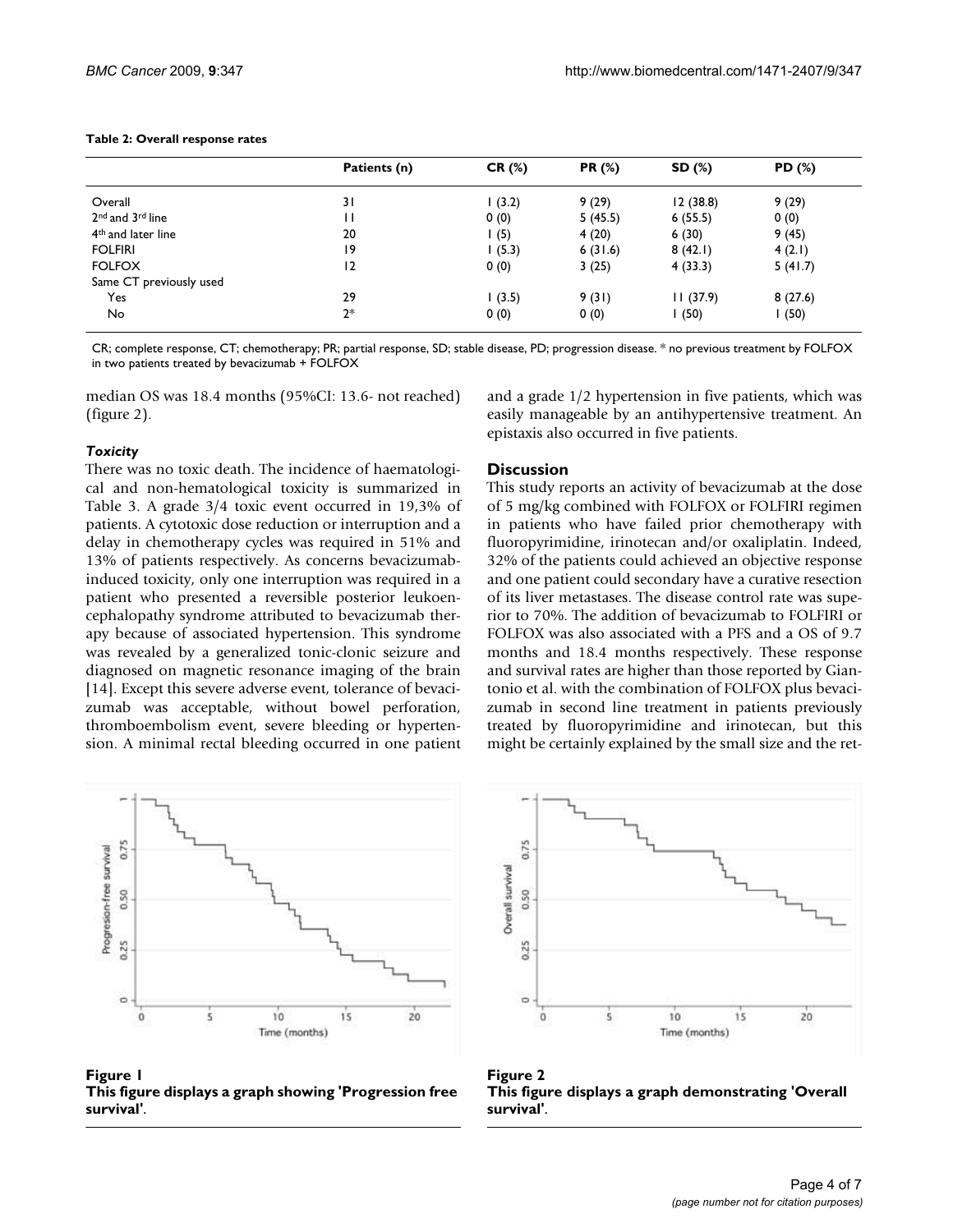|                     | Grade I, n | Grade 2, n | Grade 3, n | Grade 4, n |
|---------------------|------------|------------|------------|------------|
| Neutropenia         |            |            |            |            |
| Thrombocytopenia    |            |            |            |            |
| Anemia              |            |            |            |            |
| Diarrhea            | 10         |            |            |            |
| Nausea-vomiting     | 10         |            |            |            |
| Alopecia            |            |            |            |            |
| Hand-foot syndrome  |            |            |            |            |
| mucositis           |            |            |            |            |
| Neurotoxicity       |            |            |            |            |
| Asthenia            |            |            |            |            |
| Allergic reaction   |            |            |            |            |
| Maximum/patient (%) | 4(12,9)    | 15(48,4)   | 6(19,3)    | 0(0)       |

<span id="page-4-0"></span>**Table 3: Chemotherapy-induced toxicity (NCI-CTC version 2.0)**

NCI-CTC: National Cancer Institute Common Toxicity Criteria.

rospective nature of our study. Furthermore, patients who received bevacizumab during the period of the study were highly selected because bevacizumab was not registered in this setting but only in first line treatment. For these reasons, our results have to be taken with caution. However, they are nonetheless interesting in third-line treatment where few molecules have been shown to be effective. In patients pretreated with fluroropyrimidine, irinotecan and/or oxaliplatin, several studies have reported poor response and survival rates with standard chemotherapy such as the association of mitomycine C and capecitabine [[15](#page-6-2)[-18](#page-6-3)]. The antibodies against the Epidermal Growth Factor Receptor (EGFR) are the only therapy to have shown their efficacy in chemorefractory CRC patients. Cetuximab was the first to show a significant response rate in association with irinotecan in irinotecan-refractory mCRC in the phase II BOND study, in which PFS and OS were of 4.1 and 8.6 months respectively [[19](#page-6-4)]. The superiority of cetuximab monotherapy over best supportive care (BSC) in terms of survival was demonstrate more recently [[20](#page-6-5)]. The fully human anti-EGFR antibody panitumumab was also associated with a longer PFS when compared to BSC in a recent randomized phase III trial [[21](#page-6-6)]. However, it is now clearly demonstrated that patients with a tumor *KRAS* mutation are resistant to anti-EGFR antibodies and do not benefit from this targeted therapy [\[22-](#page-6-7)[26\]](#page-6-8). Bevacizumab should therefore be considered for these patients after failure of conventional chemotherapy. In our study, 61% of the patients had previously received cetuximab and were so resistant to all potentially efficient therapies approved in the treatment of mCRC.

In patients who were previously treated with the same chemotherapy regimen (90% of all patients included), the addition of bevacizumab to this regimen allowed a response rate of 35.7% and a stabilization of 39.3%, which suggests that the antiangiogenic therapy may circumvent resistance to conventional chemotherapy by allowing a more efficient delivery of chemotherapeutic agents. Tumor vasculature is structurally and functionally abnormal, which results in an heterogeneity in tumor blood flow with interstitial hypertension, hypoxia and acidosis [[27\]](#page-6-9). Hypoxia could therefore renders tumor cells resistant to several cytotoxic drugs by interfering with the penetration of these drugs throughout the tumor. The concept of "normalization" of tumor vasculature induced by bevacizumab, developed by Jain [[28](#page-6-10)] who demonstrated with some colleagues this effect of VEGF blockade in rectal carcinoma [[29\]](#page-6-11), may therefore explain the circumvention of resistance to conventional therapies observed in our study. This phenomenon do not seem to be observed with the combination of an anti-EGFR antibody with bevacizumab considering the disappointing results of two recent randomized studies in which the addition of cetuximab or panitumumab to bevacizumab in combination with a conventional chemotherapy was not associated with any benefit but on the contrary perhaps with a deleterious effect [[30](#page-6-12),[31\]](#page-6-13), which remains to be elucidated.

A first randomized phase II trial of bevacizumab plus bolus 5FU/LV compared to 5FU/LV alone in untreated mCRC suggested an improvement of response rate, PFS and OS with the combined treatment [\[7\]](#page-5-9). Then, the large randomized phase III study reported by Hurwitz et al. [\[6\]](#page-5-3) demonstrated that the addition of bevacizumab to irinotecan and bolus 5FU/LV (IFL regimen) in first-line treatment was associated with a significant prolongation of PFS (6.2 months versus 10.6 months) and OS (15.6 months versus 20.3 months), as a better response rate (34.8% versus 44.8%). The results of that pivotal study led to the registration of bevacizumab in the fist-line setting in the United States and in Europe. The association of bevacizumab to 5FU/LV was also shown to provide a statistically significant and clinically relevant benefit to patients with previously untreated mCRC [[6-](#page-5-3)[8](#page-5-4),[32\]](#page-6-14). More recent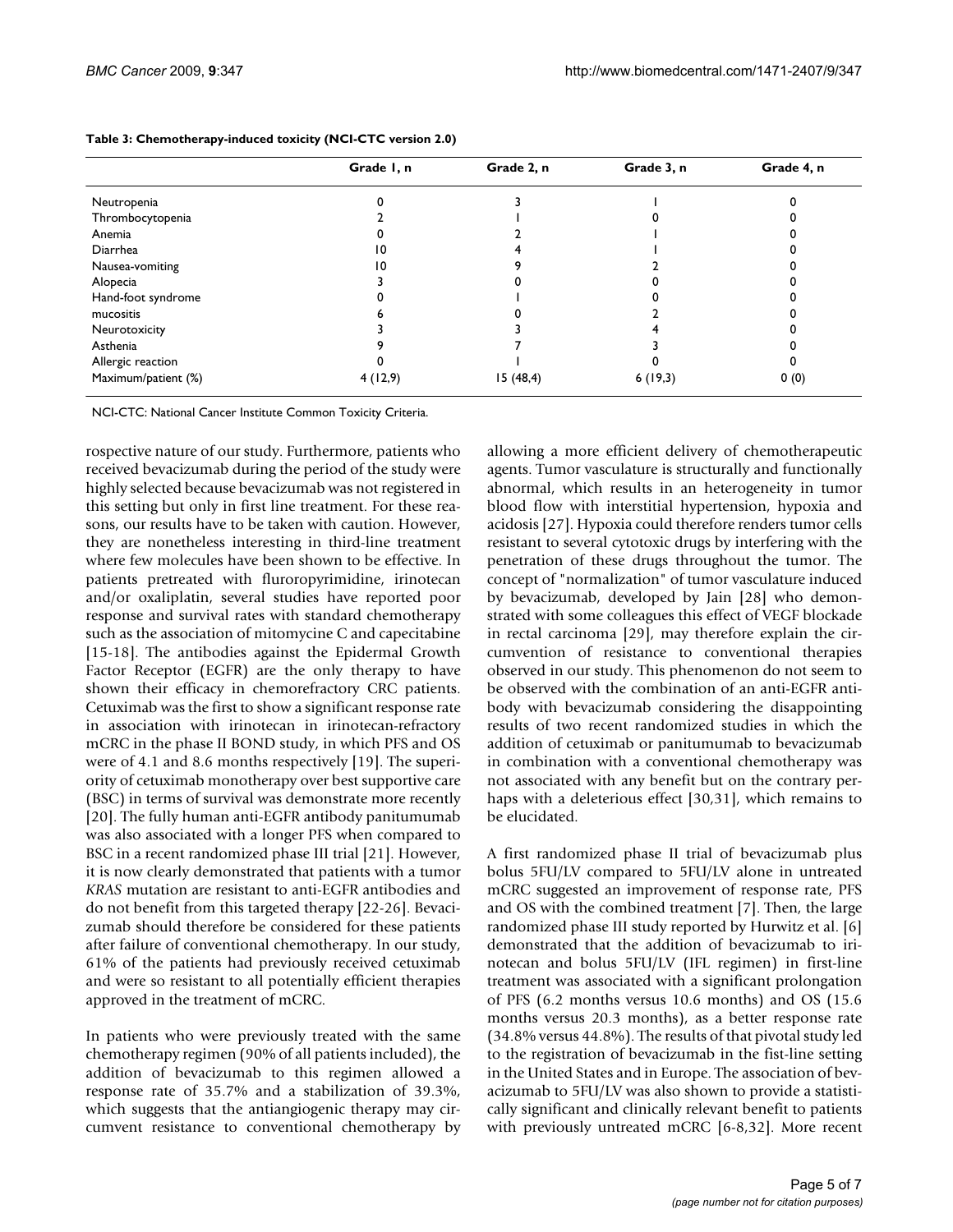studies showed that bevacizumab with FOLFIRI or FOLFOX4 regimen was superior to the chemotherapy alone in this setting [\[9](#page-5-5)[,33](#page-6-15)]. In second-line, the ECOG E3200 phase III trial showed that bevacizumab improved response rate, PFS and OS when added to the FOLFOX4 regimen in patients pre-treated with a fluoropyrimidine and irinotecan [\[10](#page-5-6)]. Bevacizumab in combination with 5FU/LV plus irinotecan or oxaliplatin is therefore proved to be beneficial in first and 2nd-line setting. In the absence of cross-over after progression in the chemotherapy arm of the studies evaluating the addition of bevacizumab to a combined chemotherapy [[6](#page-5-3),[10](#page-5-6)], the effect of the antiangiogenic agent associated with a bichemotherapy after the 2nd-line of treatment is not known. However, it was associated with a poor response rate (1%) in combination with a bolus regimen of 5FU/LV in chemotherapy-refractory mCRC [\[11](#page-5-7)]. In this large multicenter phase II study, PFS and OS were 3.7 months and 9.1 months respectively. This result, adding to the lack of efficacy of bevacizumab in monotherapy[[10\]](#page-5-6) led us to test it in this setting in combination with the more active FOLFOX4 or FOLFIRI regimens. Bevacizumab was administrated at the dose of 5 mg/kg every 2 weeks as it was reported in first-line studies with 5FU/LV/irinotecan or oxaliplatin [[6](#page-5-3),[9](#page-5-5),[33](#page-6-15)] and since the 10 mg/kg dose was not previously shown to be superior [\[7\]](#page-5-9).

Our results are consistent with those of a recent small study conducted in 14 mCRC patients that progressed after oxaliplatin and irinotecan and for whom bevacizumab plus infusional 5FU/LV and irinotecan allowed a 28.5% response rate with 57% of stabilized patients [\[34](#page-6-16)]. Median PFS was 3.9 months and OS was 10.9 months.

In our study, bevacizumab was well tolerated, with only one interruption due to a reversible posterior leukoencephalopathy syndrome associated with hypertension [[14](#page-6-1)]. The other adverse events were easily manageable. As concerns chemotherapy-induced toxicity, it was relatively low because most of the patients previously received the same regimen as that associated with bevacizumab. Therefore required dose modifications were already performed before starting bevacizumab therapy

#### **Conclusion**

Taking together, these results from retrospective data suggest that bevacizumab combined with FOLFOX or FOLF-IRI may have the possibility to be active in chemorefractory and selected mCRC patients who did not receive it previously.

#### **Competing interests**

AL and MY: received honoraria from Roche France

PR: received research grant from Roche France

#### **Authors' contributions**

AL, JBB, ES, CBG collected the clinical data. AL, ES, EM, EA, CL, JBB, FP, JNV, MY and PR treated and followed the patients included in the study. PR, EM, MY and AL were involved in the conception of the study. EM performed the statistical analysis. AL wrote the manuscript. ES, EM, PR and MY were involved in the interpretation of data and critically revised the manuscript. All the authors read and approved the final manuscript.

#### **Acknowledgements**

Grant support: AROLD association (Association de Recherche en OncoLogie Digestive, Hopital Ambroise Paré; 92100 Boulogne, France)

#### **References**

- <span id="page-5-0"></span>1. de Gramont A, Figer A, Seymour M, Homerin M, Hmissi A, Cassidy J, Boni C, Cortes-Funes H, Cervantes A, Freyer G, *et al.*: **[Leucovorin](http://www.ncbi.nlm.nih.gov/entrez/query.fcgi?cmd=Retrieve&db=PubMed&dopt=Abstract&list_uids=10944126) [and fluorouracil with or without oxaliplatin as first-line treat](http://www.ncbi.nlm.nih.gov/entrez/query.fcgi?cmd=Retrieve&db=PubMed&dopt=Abstract&list_uids=10944126)[ment in advanced colorectal cancer.](http://www.ncbi.nlm.nih.gov/entrez/query.fcgi?cmd=Retrieve&db=PubMed&dopt=Abstract&list_uids=10944126)** *J Clin Oncol* 2000, **18(16):**2938-2947.
- 2. Douillard JY, Cunningham D, Roth AD, Navarro M, James RD, Karasek P, Jandik P, Iveson T, Carmichael J, Alakl M, *et al.*: **[Irinotecan](http://www.ncbi.nlm.nih.gov/entrez/query.fcgi?cmd=Retrieve&db=PubMed&dopt=Abstract&list_uids=10744089) [combined with fluorouracil compared with fluorouracil](http://www.ncbi.nlm.nih.gov/entrez/query.fcgi?cmd=Retrieve&db=PubMed&dopt=Abstract&list_uids=10744089) alone as first-line treatment for metastatic colorectal can[cer: a multicentre randomised trial.](http://www.ncbi.nlm.nih.gov/entrez/query.fcgi?cmd=Retrieve&db=PubMed&dopt=Abstract&list_uids=10744089)** *Lancet* 2000, **355(9209):**1041-1047.
- Goldberg RM, Sargent DJ, Morton RF, Fuchs CS, Ramanathan RK, Williamson SK, Findlay BP, Pitot HC, Alberts SR: **[A randomized](http://www.ncbi.nlm.nih.gov/entrez/query.fcgi?cmd=Retrieve&db=PubMed&dopt=Abstract&list_uids=14665611) [controlled trial of fluorouracil plus leucovorin, irinotecan,](http://www.ncbi.nlm.nih.gov/entrez/query.fcgi?cmd=Retrieve&db=PubMed&dopt=Abstract&list_uids=14665611) and oxaliplatin combinations in patients with previously [untreated metastatic colorectal cancer.](http://www.ncbi.nlm.nih.gov/entrez/query.fcgi?cmd=Retrieve&db=PubMed&dopt=Abstract&list_uids=14665611)** *J Clin Oncol* 2004, **22(1):**23-30.
- <span id="page-5-1"></span>4. Saltz LB, Cox JV, Blanke C, Rosen LS, Fehrenbacher L, Moore MJ, Maroun JA, Ackland SP, Locker PK, Pirotta N, *et al.*: **[Irinotecan plus](http://www.ncbi.nlm.nih.gov/entrez/query.fcgi?cmd=Retrieve&db=PubMed&dopt=Abstract&list_uids=11006366) [fluorouracil and leucovorin for metastatic colorectal cancer.](http://www.ncbi.nlm.nih.gov/entrez/query.fcgi?cmd=Retrieve&db=PubMed&dopt=Abstract&list_uids=11006366) [Irinotecan Study Group.](http://www.ncbi.nlm.nih.gov/entrez/query.fcgi?cmd=Retrieve&db=PubMed&dopt=Abstract&list_uids=11006366)** *N Engl J Med* 2000, **343(13):**905-914.
- <span id="page-5-2"></span>5. Ferrara N: **[Molecular and biological properties of vascular](http://www.ncbi.nlm.nih.gov/entrez/query.fcgi?cmd=Retrieve&db=PubMed&dopt=Abstract&list_uids=10494799) [endothelial growth factor.](http://www.ncbi.nlm.nih.gov/entrez/query.fcgi?cmd=Retrieve&db=PubMed&dopt=Abstract&list_uids=10494799)** *J Mol Med* 1999, **77(7):**527-543.
- <span id="page-5-3"></span>6. Hurwitz H, Fehrenbacher L, Novotny W, Cartwright T, Hainsworth J, Heim W, Berlin J, Baron A, Griffing S, Holmgren E, *et al.*: **[Bevaci](http://www.ncbi.nlm.nih.gov/entrez/query.fcgi?cmd=Retrieve&db=PubMed&dopt=Abstract&list_uids=15175435)[zumab plus irinotecan, fluorouracil, and leucovorin for met](http://www.ncbi.nlm.nih.gov/entrez/query.fcgi?cmd=Retrieve&db=PubMed&dopt=Abstract&list_uids=15175435)[astatic colorectal cancer.](http://www.ncbi.nlm.nih.gov/entrez/query.fcgi?cmd=Retrieve&db=PubMed&dopt=Abstract&list_uids=15175435)** *N Engl J Med* 2004, **350(23):**2335-2342.
- <span id="page-5-9"></span>7. Kabbinavar F, Hurwitz HI, Fehrenbacher L, Meropol NJ, Novotny WF, Lieberman G, Griffing S, Bergsland E: **[Phase II, randomized](http://www.ncbi.nlm.nih.gov/entrez/query.fcgi?cmd=Retrieve&db=PubMed&dopt=Abstract&list_uids=12506171) [trial comparing bevacizumab plus fluorouracil \(FU\)/leucov](http://www.ncbi.nlm.nih.gov/entrez/query.fcgi?cmd=Retrieve&db=PubMed&dopt=Abstract&list_uids=12506171)orin (LV) with FU/LV alone in patients with metastatic color[ectal cancer.](http://www.ncbi.nlm.nih.gov/entrez/query.fcgi?cmd=Retrieve&db=PubMed&dopt=Abstract&list_uids=12506171)** *J Clin Oncol* 2003, **21(1):**60-65.
- <span id="page-5-4"></span>8. Kabbinavar FF, Schulz J, McCleod M, Patel T, Hamm JT, Hecht JR, Mass R, Perrou B, Nelson B, Novotny WF: **[Addition of bevacizu](http://www.ncbi.nlm.nih.gov/entrez/query.fcgi?cmd=Retrieve&db=PubMed&dopt=Abstract&list_uids=15738537)[mab to bolus fluorouracil and leucovorin in first-line meta](http://www.ncbi.nlm.nih.gov/entrez/query.fcgi?cmd=Retrieve&db=PubMed&dopt=Abstract&list_uids=15738537)static colorectal cancer: results of a randomized phase II [trial.](http://www.ncbi.nlm.nih.gov/entrez/query.fcgi?cmd=Retrieve&db=PubMed&dopt=Abstract&list_uids=15738537)** *J Clin Oncol* 2005, **23(16):**3697-3705.
- <span id="page-5-5"></span>9. Saltz LB, Clarke S, Diaz-Rubio E, Scheithauer W, Figer A, Wong R, Koski S, Lichinitser M, Yang TS, Rivera F, *et al.*: **[Bevacizumab in](http://www.ncbi.nlm.nih.gov/entrez/query.fcgi?cmd=Retrieve&db=PubMed&dopt=Abstract&list_uids=18421054) [combination with oxaliplatin-based chemotherapy as first](http://www.ncbi.nlm.nih.gov/entrez/query.fcgi?cmd=Retrieve&db=PubMed&dopt=Abstract&list_uids=18421054)line therapy in metastatic colorectal cancer: a randomized [phase III study.](http://www.ncbi.nlm.nih.gov/entrez/query.fcgi?cmd=Retrieve&db=PubMed&dopt=Abstract&list_uids=18421054)** *J Clin Oncol* 2008, **26(12):**2013-2019.
- <span id="page-5-6"></span>10. Giantonio BJ, Catalano PJ, Meropol NJ, O'Dwyer PJ, Mitchell EP, Alberts SR, Schwartz MA, Benson AB 3rd: **[Bevacizumab in combi](http://www.ncbi.nlm.nih.gov/entrez/query.fcgi?cmd=Retrieve&db=PubMed&dopt=Abstract&list_uids=17442997)[nation with oxaliplatin, fluorouracil, and leucovorin](http://www.ncbi.nlm.nih.gov/entrez/query.fcgi?cmd=Retrieve&db=PubMed&dopt=Abstract&list_uids=17442997) (FOLFOX4) for previously treated metastatic colorectal cancer: results from the Eastern Cooperative Oncology [Group Study E3200.](http://www.ncbi.nlm.nih.gov/entrez/query.fcgi?cmd=Retrieve&db=PubMed&dopt=Abstract&list_uids=17442997)** *J Clin Oncol* 2007, **25(12):**1539-1544.
- <span id="page-5-7"></span>11. Chen HX, Mooney M, Boron M, Vena D, Mosby K, Grochow L, Jaffe C, Rubinstein L, Zwiebel J, Kaplan RS: **[Phase II multicenter trial of](http://www.ncbi.nlm.nih.gov/entrez/query.fcgi?cmd=Retrieve&db=PubMed&dopt=Abstract&list_uids=16849749) [bevacizumab plus fluorouracil and leucovorin in patients](http://www.ncbi.nlm.nih.gov/entrez/query.fcgi?cmd=Retrieve&db=PubMed&dopt=Abstract&list_uids=16849749) with advanced refractory colorectal cancer: an NCI Treat[ment Referral Center Trial TRC-0301.](http://www.ncbi.nlm.nih.gov/entrez/query.fcgi?cmd=Retrieve&db=PubMed&dopt=Abstract&list_uids=16849749)** *J Clin Oncol* 2006, **24(21):**3354-3360.
- <span id="page-5-8"></span>12. Therasse P, Arbuck SG, Eisenhauer EA, Wanders J, Kaplan RS, Rubinstein L, Verweij J, Van Glabbeke M, van Oosterom AT, Christian MC,